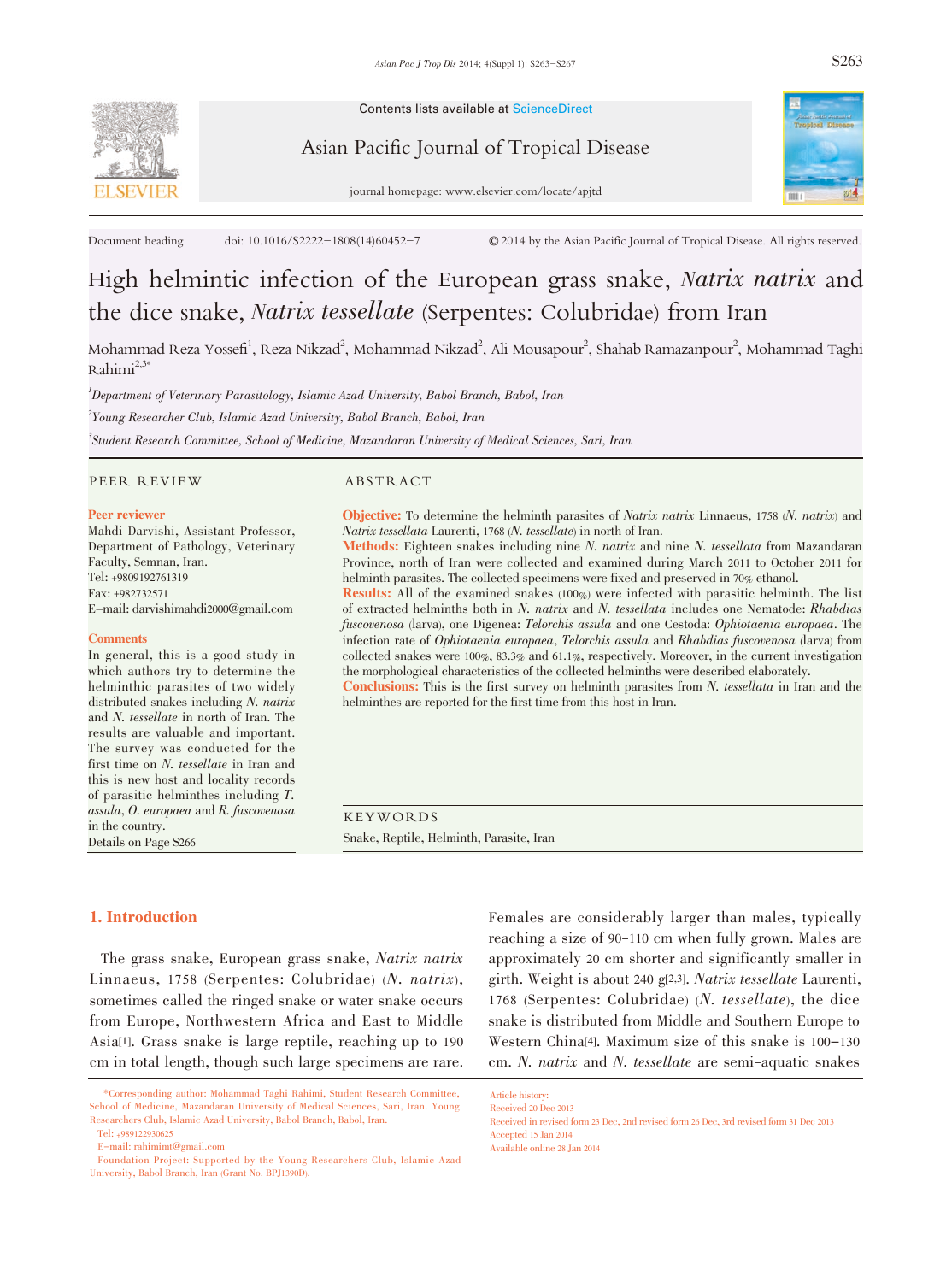and observed in most aquatic habitats in Iran. N. natrix and N. tessellate are the most common snakes in the north of Iran[5,6]. According to our literature review, despite of wide distribution of N. natrix and N. tessellata in Iran there is not comprehensive and adequate published data about parasitic helminthes of these snakes in Iran. Therefore, the current study was conducted to prepare a list of parasitic helminths of N. natrix and N. tessellata in Iran.

#### 2. Materials and methods

#### 2.1. Sampling

A total of 18 snakes including nine (3 males, 6 females) N. natrix and nine (4 males, <sup>5</sup> females) N. tessellata were captured by hand from rural areas of the Mazandaran province, north of Iran, from March 2011 to October 2011. For the purpose of slaughtering an overdose of sodium pentobarbital (Nembutal®) were utilized. To look for endoparasites, dissection was performed from throat to vent meticulously. The body cavity was opened and the digestive tract was removed. After collecting the visible helminthes of each digestive tract (stomach, small intestine and large intestine), the contents were rinsed into sieve Mesh 70 to collect the remaining helminths. In addition, the following organs: esophagus, lungs, liver and urinary bladder separately were opened and examined for helminths at necropsy under a dissecting microscope.

The extracted Digenea and Cestoda helminths were fixed and preserved in 70% ethanol, stained with carminic acid, dehydrated, then cleared and mounted in Canadabalsam. Nematodes were killed in hot saline solution and kept in a solution composed 70% ethanol and 5% glycerin. For examination they were cleared by lactophenol<sup>[7]</sup>. Identifications of helminths were performed according to available systematic keys[8-10].

# 2.2. Study area

Mazandaran province (36°33′56″ N, <sup>53</sup>°03′32″ E) is located at the northern part of Iran and on the southern coast of the Caspian Sea (Figure 1). It covers an area of  $23842 \text{ km}^2$ and its population is composed by 2 922 432 inhabitants. This province has a particular geographical condition with moderate and subtropical climate with 70%-100% relative humidity, 10-35 °C average temperature and 800-1 200 mm annual rainfall. This province is geographically divided into the coastal plains and the mountainous areas of Alborz Mountains Range. It has diverse ecosystems in many plains, prairies and forests[11].



Figure 1. Map of Iran, Western Asia. Green shows position of Mazandaran province.

#### 3. Results

Both examined N. natrix and N. tessellata harbored <sup>1</sup> species of Digenea, Cestoda and Nematoda including Telorchis assula (T. assula), Ophiotaenia europaea (O. europaea) and Rhabdias fuscovenosa (R. fuscovenosa) (larva), respectively. All examined snakes (nine N. natrix and nine N. tessellata) showed infection by helmintic parasites. The Cestoda, O. europaea was observed in all examined snakes. 100% of female snakes were infected by at least two helminth parasites O. europaea and T. assula. The infection rate of O. europaea, T. assula and R. fuscovenosa (larva) from collected snakes were 100%, 83.3% and 61.1%, respectively. In addition, the mean weight of nine examined N. natrix and nine examined N. tessellate were recorded 144.4 g and 143.3 g. Table 1 depicts the extracted helminths from examined N. natrix and N. tessellate according to sex and organ involvement. The morphological characteristics of the extracted helminths were described elaborately below.

## 3.1. O. europaea

The scolex was observed unarmed encompassing four suckers. Neck was observed short in length, strobile acraspedote; Immature proglottids had 390 µm length and 1820 µm width; mature proglottids was measured 1626 µm length and 2084 µm width; gravid proglottids 1780 µm long and 2.161 µm wide; genital pore was distributed irregularly, opening in the middle of the proglottids; vagina anterior or posterior to the cirrus pouch; cirrus pouch was 461 µm length and 191µm width; testicle was observed in two separated parts; the ovary width was  $1512 \mu m$  and vitellines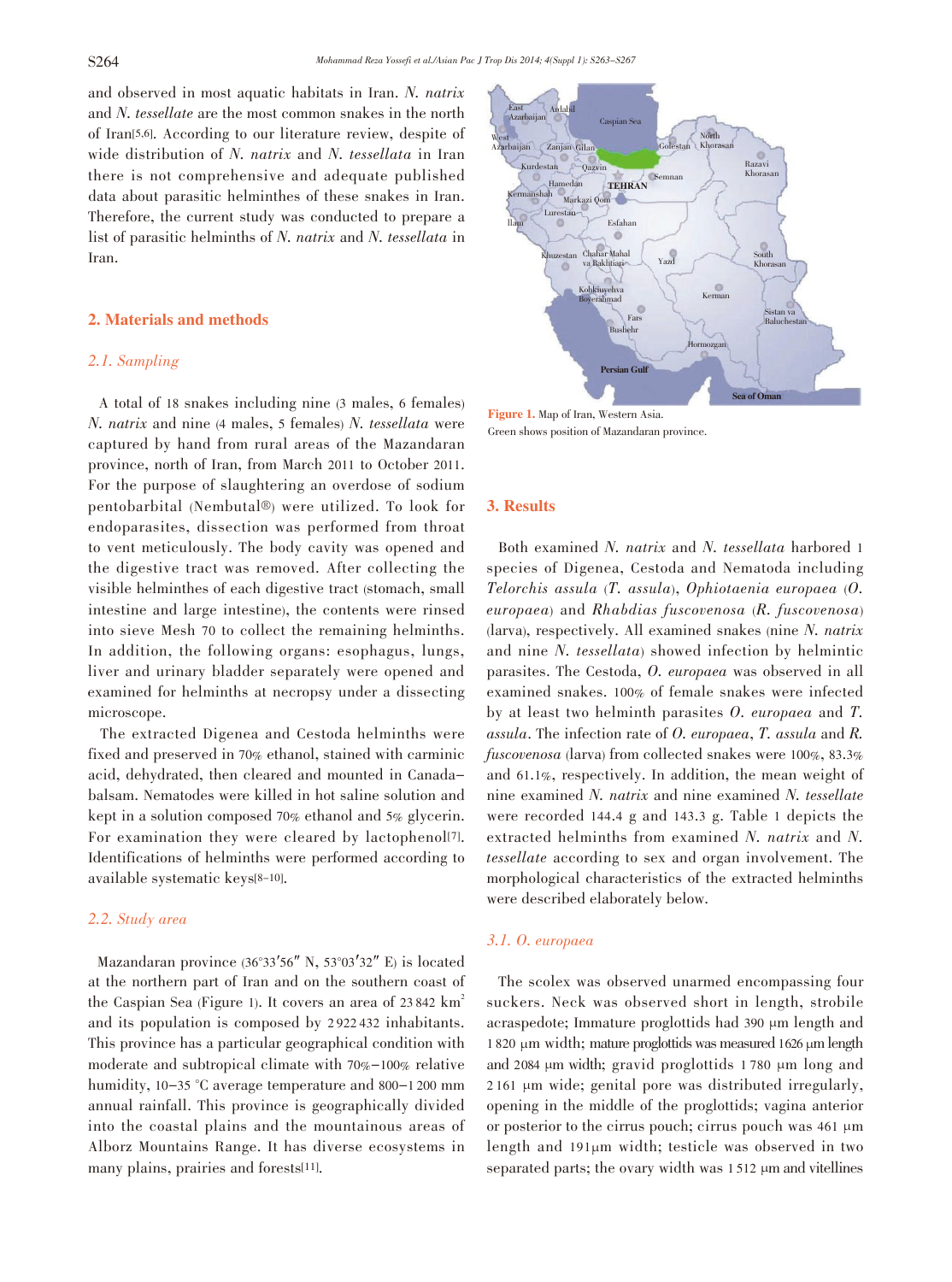#### Table 1

The extracted helminths from examined N. natrix and N. tessellate based on sex and infected organ  $(n=18)$ .

| Helminth                          | Site of infection | N. natrix $(\%$<br>(3 males and 6 females) |            | <i>N.</i> tessellate $(\% )$<br>(4 males and 6 females) |            | Total $(\%)$ |
|-----------------------------------|-------------------|--------------------------------------------|------------|---------------------------------------------------------|------------|--------------|
|                                   |                   |                                            |            |                                                         |            |              |
|                                   |                   | Male                                       | Female     | Male                                                    | Female     |              |
| <i>T. assula</i> (Trematoda)      | Small intestine   | $1/3$ (33.3)                               | 6/6(100.0) | 3/4(75.0)                                               | 5/5(100.0) | 15/18(83.3)  |
| O. europaea (Cestoda)             | Small intestine   | 3/3(100.0)                                 | 6/6(100.0) | 4/4(100.0)                                              | 5/5(100.0) | 18/18(100.0) |
| R. fuscovenosa (Larva) (Nematoda) | Lung              | 3/3(100.0)                                 | 3/6(50.0)  | 1/4(25.0)                                               | 4/5(80.0)  | 11/18(61.1)  |

scattered as a lateral line. Moreover, numerous lateral branches were seen distinctively in uterus of gravid proglottids(Figure 2).



Figure 2. Gravid proglottid of O. europaea from N. tessellate.

# 3.2. T. assula

The body was elongated with parallel margins, which appeared to be lingual shape. Prepharynex were observed in all of specimens. Furthermore, oesophagus of T. assula appeared moderately long. In addition, caeca seemed slender and gut was looked a little thicker at the end of body. Testes were observed oval, tandem and also contiguous. Concerning cirrus sac, it appeared elongate, large, either straight or sinuous, mainly was appeared in posterior to ventral sucker and contained sacculate seminal vesicle, elongate ejaculatory duct lined with prostatic cells. Cirrus often was seen protruded. Genital pore was seen in median part. Uterus showed descending and ascending symmetrical that firmly packed transverse coils between ovary and anterior testis. In middle of body, vitellarium forms contiguous lateral fields of small follicules (Figure 3).



Figure 3. T. assula from N. tessellate.

#### 3.3. R. fuscovenosa

Oral opening was seen round and equipped with 6 weakly developed lips which had equal size and shape. Vulva was situated in equatorial position. In esophagus, a posterior bulb was observed. Female parasites were viviparous. Uteri was thin walled and filled with numerous eggs. The shell of egg was thin, smooth, clear and their egg size was  $50-70$  and  $30-45$  µm. Male parasites revealed a pair of almost equal spicules. A long spike was observed in the end of tail in both sexes (Figure 4).



Figure 4. Tail of R. fuscovenosa (male) from N. natrix intestine.

#### 4. Discussion

In the current survey the following helminthes were collected from N. natrix and N. testella: O. eropaea and T. assula from small intestine and R. fuscovenosa larva from lungs. In this work, O. europaea was the most dominant species (100.0%) which is followed by T. assula  $(83.3%)$  and R. fuscovenosa larva  $(61.1%).$  According to our review literature, although there is not any report on helminth parasites of N. testella, two published studies were carried out on parasitic infection of N. natrix in Iran. In one case report described O. europaea from one N. natrix from north of Iran[5]. And also three helminths including O. eropaea, T. assula and R. fuscovenosa were found from three European grass snakes (N. natrix) in Iran[12]. A similar investigation was carried out on 21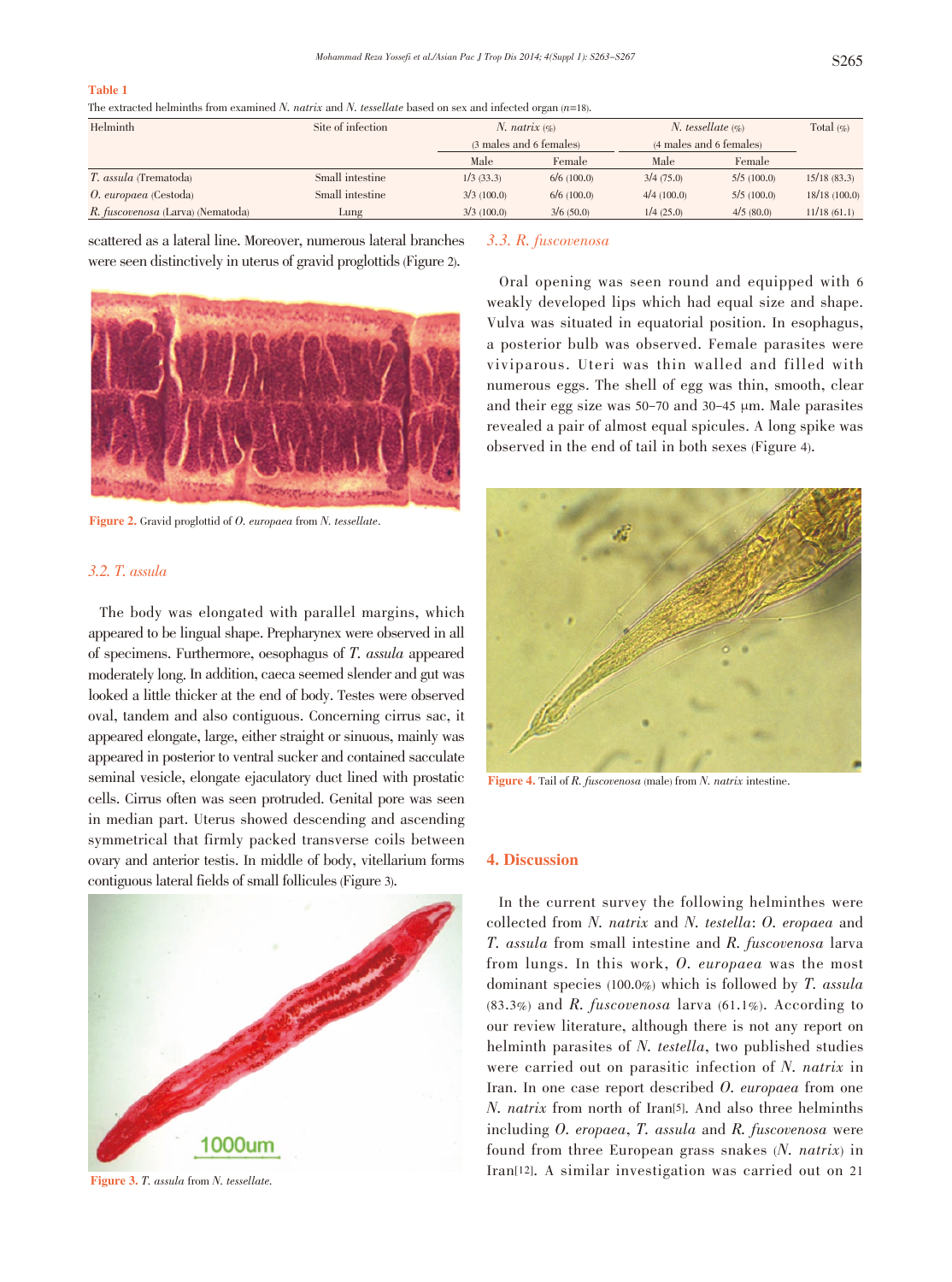N. natrix at <sup>6</sup> locations in neighbor country, Turkey and the following helminthes were reported: Astiotrema monticelli, T. assula, Encyclometra colubrimurorum, Spirometra erinaceieuropaei and O. europaea from small intestine, Paralepoderma cloacicola from large intestine, R. fuscovenosa, Macrodera longicollis from lungs and Eustrongylides excisus (larva) from musculature. The prevalence rate of O. europaea from N. natrix and N. testella were recorded 81% and 85%, respectively that our results are in agreement with the above mentioned study<sup>[13]</sup>. These results indicate that  $O$ . *europaea* is the most prevailing parasite of examined snakes.

Nematodes of the genus Rhabdias are considered as a common lung parasites of amphibians and reptiles with over <sup>40</sup> species described throughout the world[14]. R. fuscovenosa has been reported frequently from Palearctic and Nearctic snakes[9,14]. Histologic examination of N. natrix which was infected with R. fuscovenosa revealed vacuolar degeneration of the respiratory epithelium, hemorrhage, faveolae necrosis and obstruction[15]. The infection rate with R. fuscovenosa in our specimens was 61.1% which mostly corresponds with Yildrimhan results (43%)[13]. In addition, the Trematoda, Macrodera longicollis and the nematodes Hedruris sp. and Oxysomatium brevicaudatum were extracted from N. natrix in Turkey[16,17]. In another survey Renifer aniarum (Digenea: Reniferidae) was obtained from N. natrix in Calabria, southern Italy[18]. Severe granulomatous lesions in N. tessellate was attributed to Eustrongylides larvae and we did not observed this larva[19]. Members of the genus Telorchis are plagiorchiform intestinal parasites occurring worldwide. They are common inhabitant of North American freshwater turtles and occasionally, snakes and salamanders. T. assula were reported from Europe and Turkey[13,20]. From collected samples 83.3% harbored T. assula that is noticeably higher compared to Yildirimhan finding 52%.

In this survey we observed the exactly same species in both examined N. natrix and N. tessellate. A similar diets and food preferences are considered as two causative agents of this helminthes coinfection of these snakes[1]. Based on the current investigation results, all snakes were shown infection by helminth parasites and this infection rate was considerably high in Mazandaran province. Moreover, a significant difference in the infection rate or parasite burden was generally noticed in accordance with the sex of the host. Female specimens harbored at least two helminth parasites O. europaea and T. assula.

Authors draw a conclusion that this is the first comprehensive study on the helminth parasites of N. natrix and N. tessellate in order to prepare and complete the list of parasites fauna in Iran, but it represents the first report of O. europaea, T. assula and R. fuscovenosa

from N. tessellate in Iran. Finally further helminthological investigations are highly suggested to provide enough information about reptiles and amphibians parasites in this area and other regions of country.

# Conflict of interest statement

We declare that we have no conflict of interest.

## Acknowledgements

We wish to thank to Veterinary Parasitology Museum in University of Tehran for their sincere cooperation. This work is supported by Young Researchers Club, Islamic Azad University, Babol Branch, Iran (Grant No. BPJ1390D).

## **Comments**

#### Background

Snakes are carnivorous reptiles of the suborder Serpentes. Snakes can carry bacteria, virus and parasites. Some of zoonotic parasitic pathogens cause diseases such as sparganosis, mesocestodiasis and pentastosomiasis. Among snakes N. natrix (European grass snake) Linnaeus, <sup>1758</sup> and N. tessellate (dice snake) Laurenti, <sup>1768</sup> have a considerable distribution in the world and particularly in Iran. N. natrix and N. tessellate are the two most common snakes in north of Iran due to having proper geographical condition of this area. Having enough parasitic information about these snakes and their potential risk of zoonotic disease is significant.

## Research frontiers

The study was carried out on eighteen snakes encompassing nine European grass snakes and nine dice snakes that were collected from Mazandaran province, North Iran. The samples were dissected and all organs were scrutinized for helminth parasite. The obtained parasites were preserved, cleared, fixed and indentified. In addition, the morphological features of extracted helminthes were described elaborately.

# Related reports

The findings of paper is in agreement with Halajian (2013) and Youssefi (2010) investigations on N. natrix in Iran. The infection rate of the present work is higher than the study which was carried out by Yildirimhan (2007) in Turkey. But nine helminthes species were recorded from N. natrix.